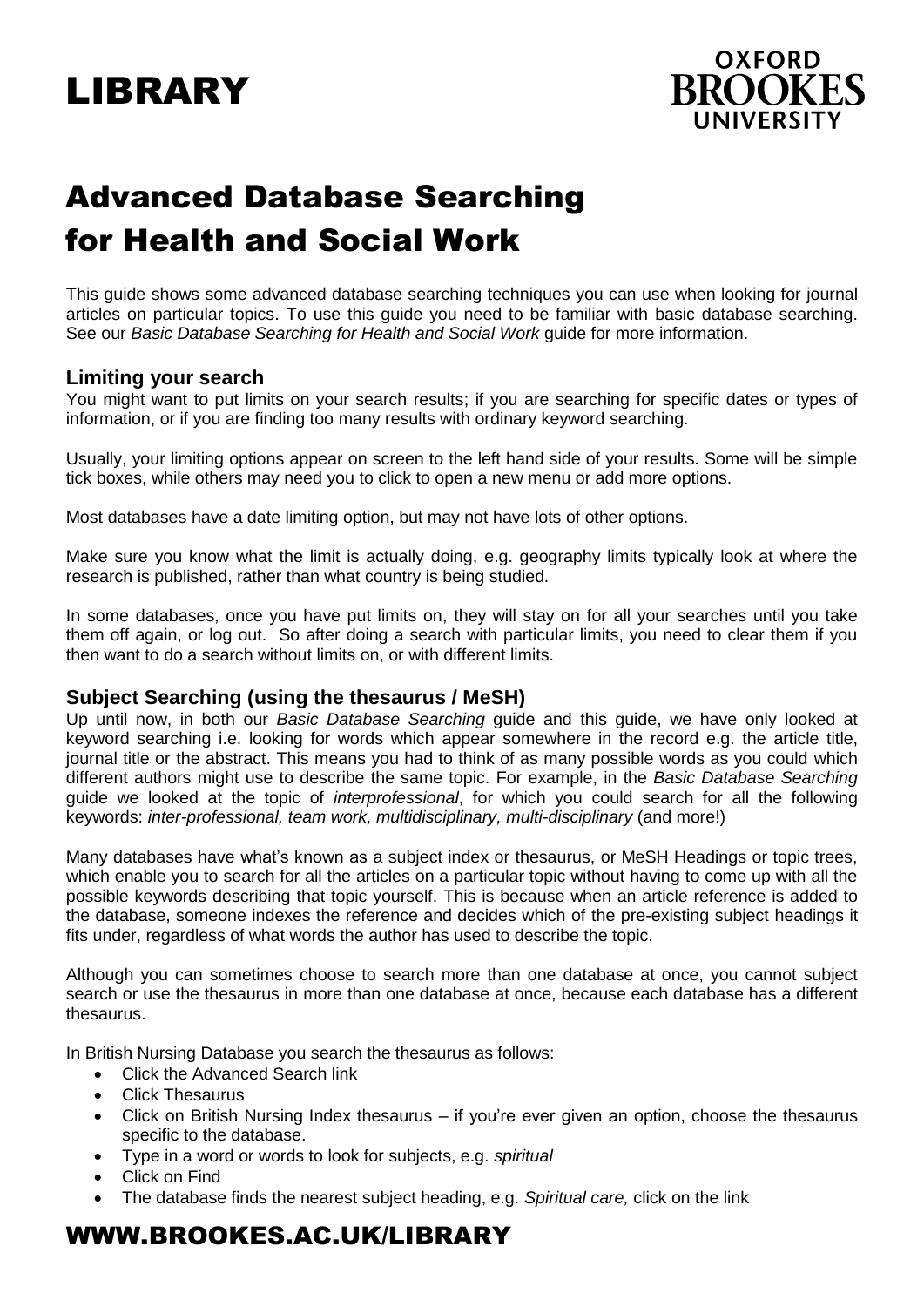- Clicking on the page icon next to the heading gives you a definition of what British Nursing Database means by *Spiritual care*; in many databases this is known as a scope note
- Listed underneath the subject heading may be narrower, broader or related terms
- Choose the subject heading that most closely matches what you want to search for (e.g. *Spiritual care*), tick the box next to it and then click Add to search
- Sometimes you may wish to search on a subject heading and all the narrower sub-headings that are part of it, e.g. you may wish to search on the heading *Drug administration* and also on its narrower sub-headings *Injections* and *Intravenous therapy*. To include sub-headings, place a tick in the Explode box before clicking Add to search
- Your chosen subject heading will be displayed in the search box on the Advanced search screen; click Search to search for articles

Subject searching may come up with more results for your topic than keyword searching, or it may come up with fewer but more focused results.

Just like keyword searching, you can combine subject searches for different aspects of a topic by using your database's Search History facility if it has one; for example, in British Nursing Database you could search in the Thesaurus for *Spiritual Care*, then search again in the Thesaurus for *Dementia*, and then combine those two searches by clicking the Recent searches link.

Sometimes if you type in a subject search you will be directed to a different heading; for example, in British Nursing Database if you type *critical care* into the Thesaurus you will be directed to *intensive care* instead. Sometimes nothing comes up for your subject search at all – in which case you need to think of another term which might describe the subject and try searching for that.

Subject searching is accessed differently or called different things in different databases e.g. in CINAHL the thesaurus is called CINAHL Headings and in PubMed (Medline) and Cochrane, it's called the MeSH Database or MeSH Search. Email us or follow the Help links to find out more information.

#### **Saving and re-running searches**

If you are working on a long project, such as a dissertation, you will want to check from time to time that nothing new on your topic has been added to the databases you have searched. You may want to go back to a particular database several times over a few months and repeat a search exactly as you did it before. In many databases you can save a search to rerun at a future date.

You'll first need to set up an account on the database. Although the account is called by different names, the option is always up in the top right hand corner of the screen. It's always free and you can use any usernames/email addresses as it's not linked to Brookes.

Once you have an account you can save e.g. in CINAHL or PsycInfo you can save the search history by clicking Save Searches/Alerts which appears above the search history box. If you want to save a link to individual articles, click the folder icon next to each one.

Most of the Health and Social Work databases provide options for saving your search. The Help links on those databases provide full instructions on how to save searches.

## **Search alerts**

As part of the save option on some databases, you can ask the database to email you whenever new article references which match your particular search strategy are added to the database. You can choose the frequency they are sent and you can go in and stop them at any time.

## **Searching in specific fields**

Each article reference (record) on a database like British Nursing Database or CINAHL is divided into various bits of information called "fields" – for example, the Author field, Title field, Source (journal title) field and so on. You may want to be able to look for information in specific fields. For example, you might want to search for a particular author's name (in the Author field) or look for particular words in just the abstracts of articles (in the Abstract field). *For example:* in CINAHL Advanced Search (the default search screen) you can Select a Field – click the arrow to select from a drop down menu fields such as